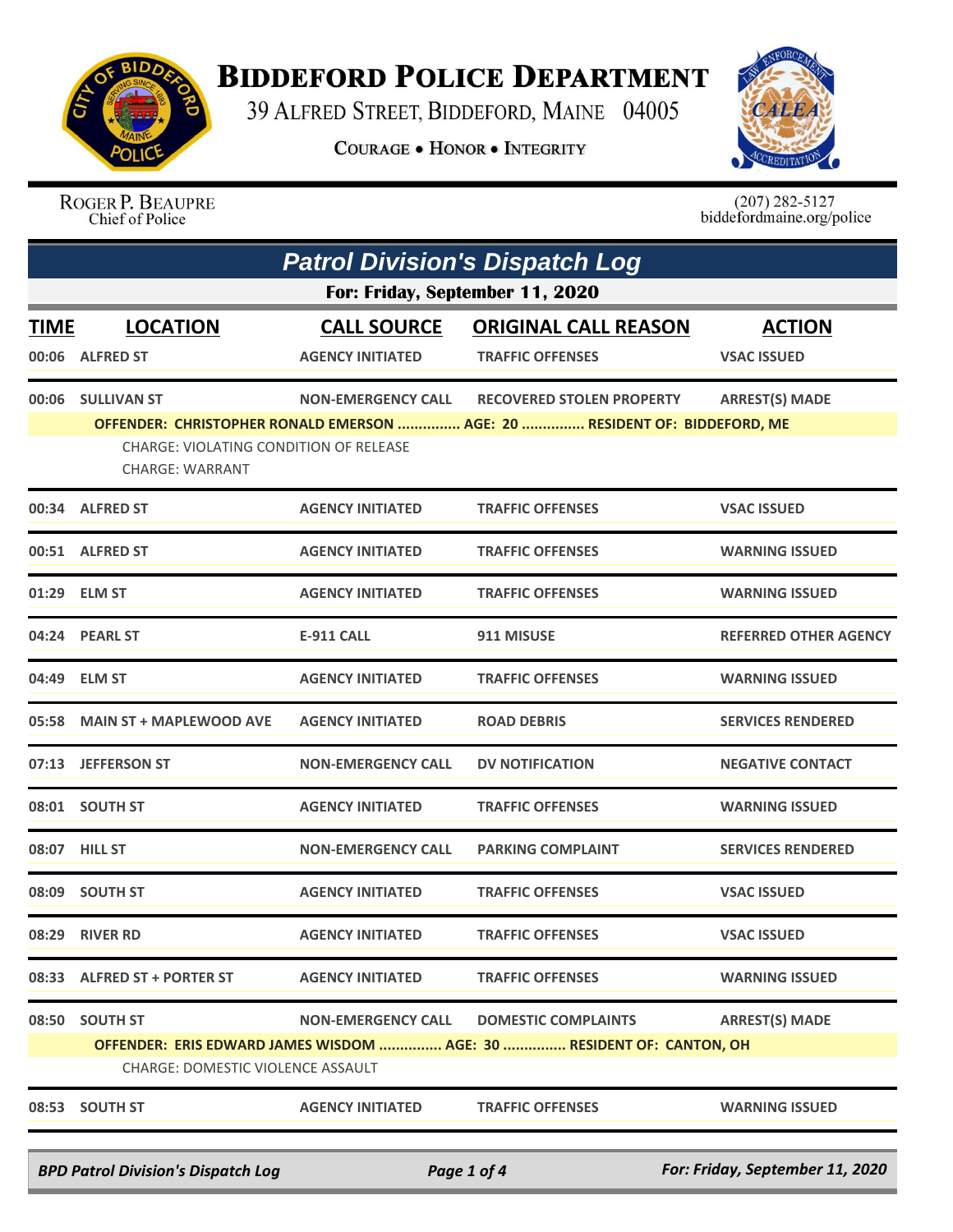| <b>TIME</b><br>08:55 | <b>LOCATION</b><br><b>MAY ST + SOUTH ST</b> | <b>CALL SOURCE</b><br><b>AGENCY INITIATED</b> | <b>ORIGINAL CALL REASON</b><br><b>TRAFFIC OFFENSES</b>                   | <b>ACTION</b><br><b>WARNING ISSUED</b> |
|----------------------|---------------------------------------------|-----------------------------------------------|--------------------------------------------------------------------------|----------------------------------------|
| 08:57                | <b>ANDREWS RD</b>                           | <b>E-911 CALL</b>                             | 911 MISUSE                                                               | <b>DISPATCH HANDLED</b>                |
| 09:02                | <b>BRIDGE RD</b>                            | <b>NON-EMERGENCY CALL</b>                     | <b>ALL OTHER</b>                                                         | <b>SERVICES RENDERED</b>               |
| 09:17                | <b>OLD ALFRED RD</b>                        | <b>AGENCY INITIATED</b>                       | <b>ANIMAL COMPLAINT</b>                                                  | <b>SUMMONS ISSUED</b>                  |
|                      | CHARGE: ALLOWING DOG TO BE AT LARGE         |                                               | OFFENDER: DOUGLAS RAYMOND DALPHONSE  AGE: 70  RESIDENT OF: BIDDEFORD, ME |                                        |
|                      | 09:20 POOL ST                               | <b>NON-EMERGENCY CALL</b>                     | <b>DISABLED VEHICLE</b>                                                  | <b>NO ACTION REQUIRED</b>              |
| 09:29                | <b>SOUTH ST + GLENVIEW DR</b>               | <b>AGENCY INITIATED</b>                       | <b>TRAFFIC OFFENSES</b>                                                  | <b>WARNING ISSUED</b>                  |
|                      | 09:30 ALFRED ST                             | <b>WALK-IN AT STATION</b>                     | <b>COURT ORDERED CHECK IN</b>                                            | <b>DISPATCH HANDLED</b>                |
|                      | 09:42 MT PLEASANT ST + SOUTH ST             | <b>NON-EMERGENCY CALL</b>                     | <b>SUSPICION</b>                                                         | <b>GONE ON ARRIVAL</b>                 |
|                      | 09:44 MAY ST + AMHERST ST                   | <b>AGENCY INITIATED</b>                       | <b>TRAFFIC OFFENSES</b>                                                  | <b>WARNING ISSUED</b>                  |
|                      | 09:46 ALFRED ST                             | <b>NON-EMERGENCY CALL</b>                     | <b>DOMESTIC COMPLAINTS</b>                                               | <b>SERVICES RENDERED</b>               |
|                      | 09:55 WADLIN RD                             | <b>AGENCY INITIATED</b>                       | <b>ANIMAL COMPLAINT</b>                                                  | <b>SERVICES RENDERED</b>               |
| 09:57                | <b>FRANKLIN ST</b>                          | <b>NON-EMERGENCY CALL</b>                     | <b>ANIMAL COMPLAINT</b>                                                  | <b>GONE ON ARRIVAL</b>                 |
| 10:15                | <b>CRESCENT ST</b>                          | <b>NON-EMERGENCY CALL</b>                     | <b>PARKING COMPLAINT</b>                                                 | <b>SERVICES RENDERED</b>               |
|                      | 10:31 WEST LOOP RD                          | <b>AGENCY INITIATED</b>                       | <b>ANIMAL COMPLAINT</b>                                                  | <b>SERVICES RENDERED</b>               |
|                      | 10:44 SOUTH ST + HAYFIELD RD                | <b>AGENCY INITIATED</b>                       | <b>TRAFFIC OFFENSES</b>                                                  | <b>WARNING ISSUED</b>                  |
|                      | 11:09 HILLSIDE AVE                          | <b>NON-EMERGENCY CALL</b>                     | <b>NO PUBLIC RELEASE</b>                                                 | <b>SERVICES RENDERED</b>               |
|                      | 11:25 MAY ST + ROBERTS ST                   | <b>AGENCY INITIATED</b>                       | <b>TRAFFIC OFFENSES</b>                                                  | <b>WARNING ISSUED</b>                  |
|                      | 11:36 MAY ST + AMHERST ST                   | <b>AGENCY INITIATED</b>                       | <b>TRAFFIC OFFENSES</b>                                                  | <b>WARNING ISSUED</b>                  |
|                      | 11:52 SPRINGBROOK DR                        | E-911 CALL                                    | 911 MISUSE                                                               | <b>DISPATCH HANDLED</b>                |
|                      | 12:07 ALFRED ST                             | <b>NON-EMERGENCY CALL</b>                     | <b>SCAM</b>                                                              | <b>NO ACTION REQUIRED</b>              |
|                      | 12:23 HAVEY AVE                             | E-911 CALL                                    | 911 MISUSE                                                               | <b>SERVICES RENDERED</b>               |
|                      | 12:26 OLD POOL RD                           | <b>NON-EMERGENCY CALL</b>                     | <b>SUSPICION</b>                                                         | <b>SERVICES RENDERED</b>               |
|                      | 12:35 FIRST ST                              | <b>NON-EMERGENCY CALL</b>                     | <b>SCAM</b>                                                              | <b>REPORT TAKEN</b>                    |
|                      | 12:53 ANGEL LN                              | <b>NON-EMERGENCY CALL</b>                     | <b>CRIMINAL MISCHIEF</b>                                                 | <b>SERVICES RENDERED</b>               |

*BPD Patrol Division's Dispatch Log Page 2 of 4 For: Friday, September 11, 2020*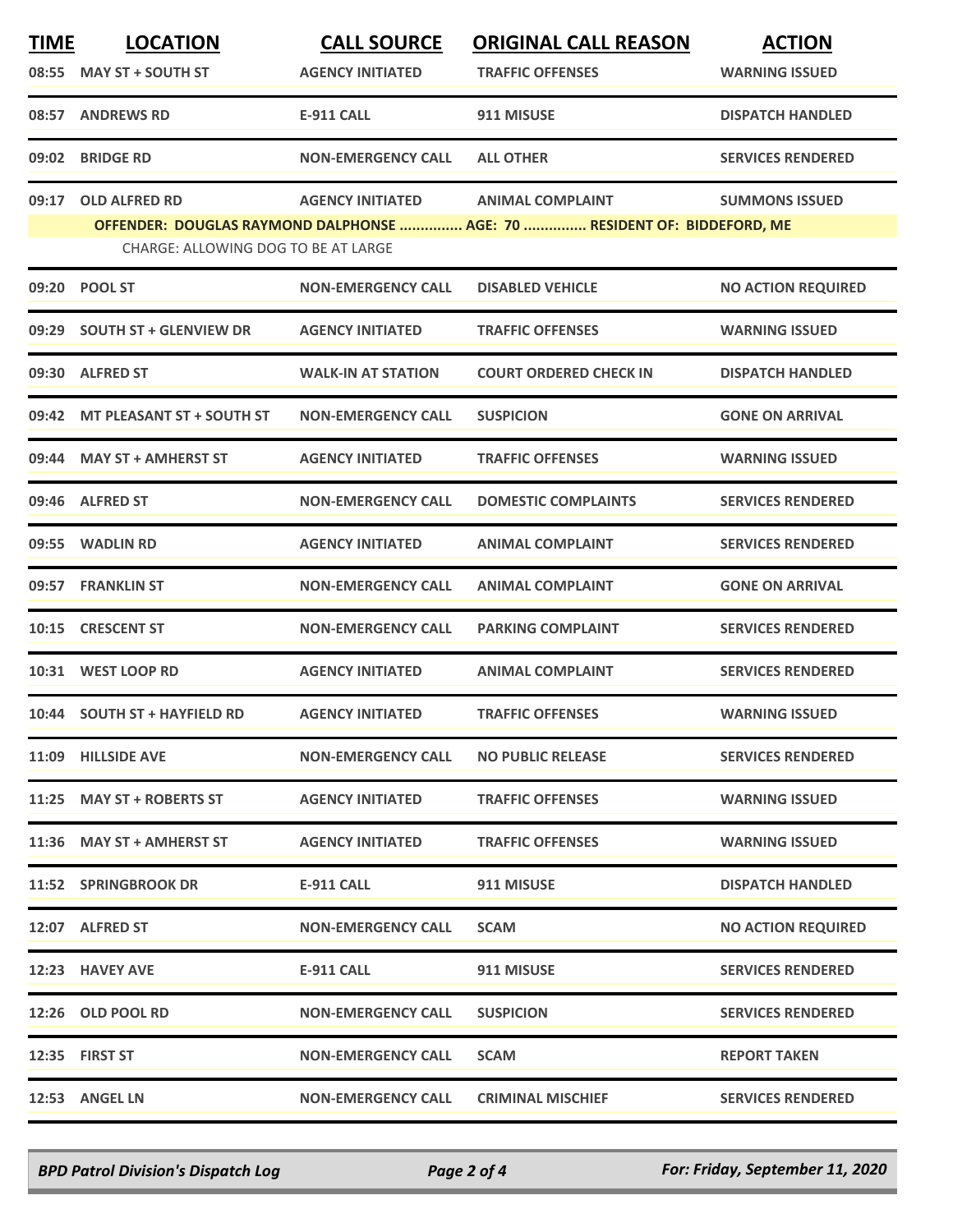| <b>TIME</b><br>13:41 | <b>LOCATION</b><br><b>MORIN ST</b>                           | <b>CALL SOURCE</b><br><b>E-911 CALL</b> | <b>ORIGINAL CALL REASON</b><br>911 MISUSE                                                 | <b>ACTION</b><br><b>NEGATIVE CONTACT</b> |
|----------------------|--------------------------------------------------------------|-----------------------------------------|-------------------------------------------------------------------------------------------|------------------------------------------|
| 14:25                | <b>COMMODORE DR</b>                                          | <b>E-911 CALL</b>                       | 911 MISUSE                                                                                | <b>SERVICES RENDERED</b>                 |
|                      | 14:33 GRANITE ST                                             | <b>E-911 CALL</b>                       | 911 MISUSE                                                                                | <b>SERVICES RENDERED</b>                 |
| 14:37                | <b>MAPLEWOOD AVE</b>                                         | <b>OTHER</b>                            | <b>PASS STOPPED SCHOOL BUS</b>                                                            | <b>SERVICES RENDERED</b>                 |
|                      | 14:37 SHOPS WAY                                              | <b>NON-EMERGENCY CALL</b>               | <b>SUSPICION</b>                                                                          | <b>GONE ON ARRIVAL</b>                   |
| 14:55                | <b>MAY ST</b>                                                | <b>AGENCY INITIATED</b>                 | <b>TRAFFIC OFFENSES</b>                                                                   | <b>WARNING ISSUED</b>                    |
|                      | 15:03 MAY ST + LESSARD AVE                                   | <b>AGENCY INITIATED</b>                 | <b>TRAFFIC OFFENSES</b>                                                                   | <b>WARNING ISSUED</b>                    |
|                      | <b>15:16 MAIN ST</b>                                         | <b>NON-EMERGENCY CALL</b>               | <b>DISTURBANCE / NOISE</b>                                                                | <b>WARNING ISSUED</b>                    |
|                      | 15:30 MAIN ST                                                | <b>NON-EMERGENCY CALL</b>               | <b>MESSAGE DELIVERY</b>                                                                   | <b>NEGATIVE CONTACT</b>                  |
|                      | <b>15:42 MAIN ST</b>                                         | <b>WALK-IN AT STATION</b>               | <b>ARTICLES LOST/FOUND</b>                                                                | <b>SERVICES RENDERED</b>                 |
|                      | 15:52 ALFRED ST                                              | <b>WALK-IN AT STATION</b>               | <b>ASSIST CITIZEN</b>                                                                     | <b>SERVICES RENDERED</b>                 |
|                      | 15:53 POMERLEAU ST                                           | <b>AGENCY INITIATED</b>                 | <b>DISABLED VEHICLE</b>                                                                   | <b>SERVICES RENDERED</b>                 |
|                      | 16:05 SULLIVAN ST                                            | <b>NON-EMERGENCY CALL</b>               | <b>CODES ENFORCEMENT</b>                                                                  | <b>SERVICES RENDERED</b>                 |
| 16:34                | <b>MAIN ST + LUNT ST</b>                                     | <b>AGENCY INITIATED</b>                 | <b>TRAFFIC OFFENSES</b>                                                                   | <b>VSAC ISSUED</b>                       |
|                      | 16:34 ELM ST + PINE ST                                       | <b>NON-EMERGENCY CALL</b>               | <b>SUSPICION</b>                                                                          | <b>NEGATIVE CONTACT</b>                  |
|                      | 17:01 SOUTH ST + OLD HOLLIS RD                               | <b>AGENCY INITIATED</b>                 | <b>TRAFFIC OFFENSES</b>                                                                   | <b>WARNING ISSUED</b>                    |
|                      | 17:20 GRAHAM ST                                              | <b>E-911 CALL</b>                       | <b>ASSAULT</b>                                                                            | <b>REPORT TAKEN</b>                      |
|                      | 17:38 WASHINGTON ST + JEFFERSON S NON-EMERGENCY CALL         |                                         | <b>DISTURBANCE / NOISE</b>                                                                | <b>SERVICES RENDERED</b>                 |
|                      | 17:40 BRADBURY ST                                            | <b>NON-EMERGENCY CALL</b>               | <b>DISTURBANCE / NOISE</b>                                                                | <b>SERVICES RENDERED</b>                 |
|                      | 17:47 SUMMER ST                                              | E-911 CALL                              | <b>DOMESTIC COMPLAINTS</b>                                                                | <b>SERVICES RENDERED</b>                 |
|                      | 17:56 ALFRED ST                                              | <b>NON-EMERGENCY CALL</b>               | <b>COURT ORDERED CHECK IN</b>                                                             | <b>SERVICES RENDERED</b>                 |
|                      | 17:59 MAIN ST                                                | <b>NON-EMERGENCY CALL</b>               | <b>ASSIST OTHER AGENCY</b>                                                                | <b>CALL TRANSFERRED</b>                  |
| 18:10                | <b>ALFRED ST</b><br><b>CHARGE: DOMESTIC VIOLENCE ASSAULT</b> | <b>AGENCY INITIATED</b>                 | <b>PRISONER PROCESS</b><br>OFFENDER: JEREMY ROUSSEAU  AGE: 22  RESIDENT OF: BIDDEFORD, ME | <b>ARREST(S) MADE</b>                    |
|                      | 18:50 GUINEA RD                                              | E-911 CALL                              | 911 MISUSE                                                                                | <b>NO ACTION REQUIRED</b>                |

*BPD Patrol Division's Dispatch Log Page 3 of 4 For: Friday, September 11, 2020*